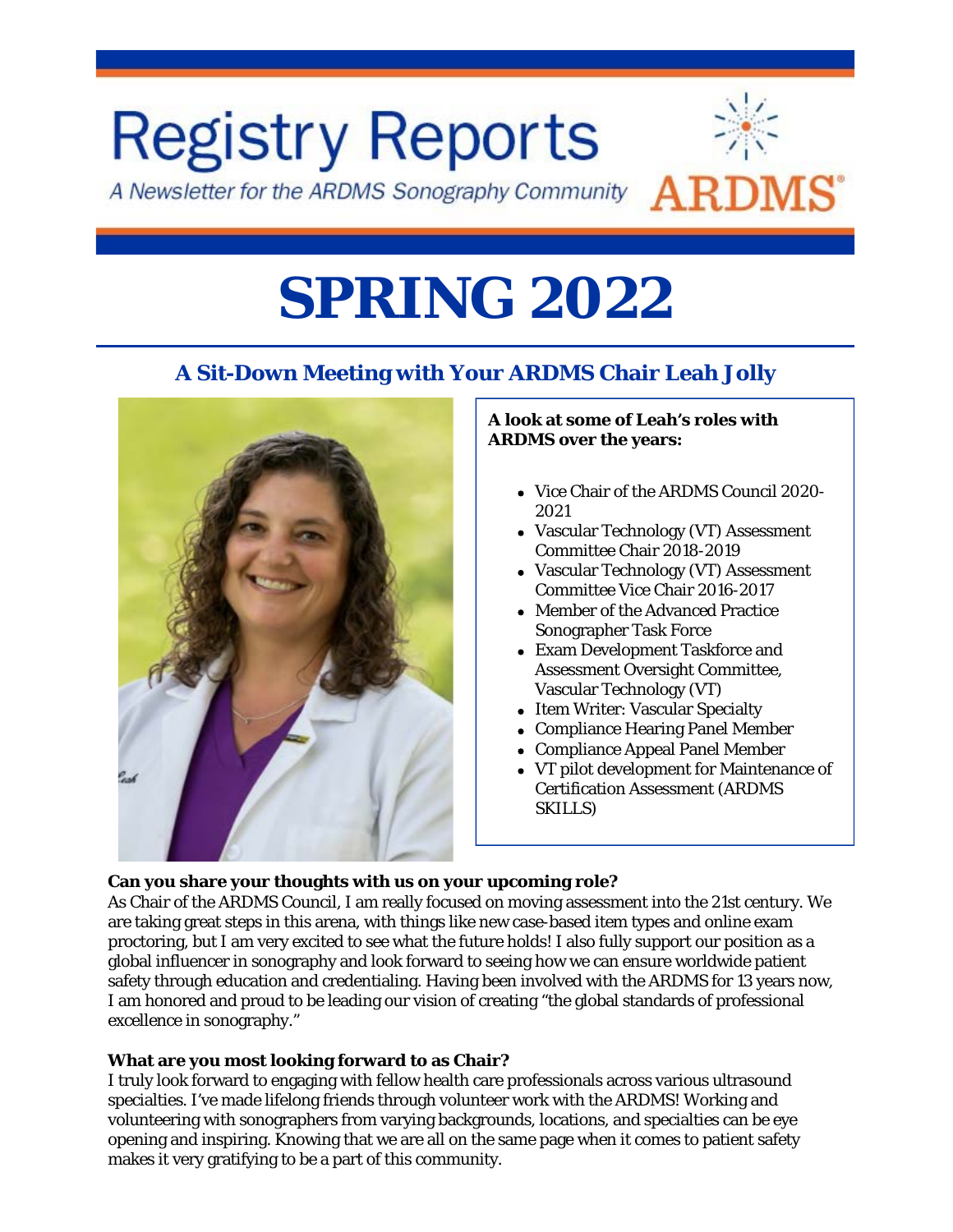#### **What is your biggest call-to-action for ARDMS Registrants?**

Get involved! Whether it be with the ARDMS in exam item writing, your alma mater in student mentoring, or organizationally with professional development and leadership training, we all have the power to positively affect patient care in a multitude of ways. Done correctly, all of these can be extremely rewarding!

#### **Is there anything else you would like to share?**

Absolutely. I would like to express my sincerest gratitude to all of our past and current volunteers, and to the wonderful ARDMS staff for their hard work and dedication! We would not be a global leader in this field without each and every one of you. Your commitment to patient safety is truly appreciated.

### **Volunteer with ARDMS!**

With the Maintenance of Certification (MOC) program, join us at the cutting edge of sonography culture!

Excellence, opportunity, community, and lifelong learning: at ARDMS, certification is a journey that extends well beyond any singular assessment.

Help shape the future of the MOC program and enhance your personal career journey as a volunteer. Sign up today through your **[MYARDMS](https://myardms.ardms.org/en-us/?utm_content=ARDMS)** profile or connect with the Volunteer Engagement team at **[volunteer@inteleos.org](mailto:volunteer@inteleos.org)**.



## **Did your CME Period end on December 31, 2021?**



In March 2022, ARDMS began the CME Audit process for Registrants who have a three-year CME period that ended on December 31, 2021. Please visit **[ARDMS.org/CMEAudit](https://www.ardms.org/maintain-certification/cme/cme-audit/?utm_content=ARDMS)** for more information or log in to **[MYARDMS](https://myardms.ardms.org/en-us/?utm_content=ARDMS)** and see if you were selected.

((CUItrasound JOBS)

**Looking for a Job in Ultrasound?** Here are two featured open positions:

#### **[Ultrasound Technologist- Outpatient Women's Health - Allegheny Health Network](https://ultrasoundjobs.ardms.org/jobs/16601501/ultrasound-technologist-outpatient-women-s-health?utm_content=ARDMS) [\(Pittsburgh, PA\)](https://ultrasoundjobs.ardms.org/jobs/16601501/ultrasound-technologist-outpatient-women-s-health?utm_content=ARDMS) [Perinatal Sonographer - Maternal-Fetal Medicine Associates of Maryland \(Rockville,](https://ultrasoundjobs.ardms.org/jobs/16560947/perinatal-sonographer?utm_content=ARDMS) [MD\)](https://ultrasoundjobs.ardms.org/jobs/16560947/perinatal-sonographer?utm_content=ARDMS)**

To view more, visit **[UltrasoundJOBS by ARDMS](https://ultrasoundjobs.ardms.org/?utm_content=ARDMS)** and search sonography-specific positions in your area. **[Create an account](http://www.ultrasoundjobs.com/jobseekers/profile/)**, upload your resume, browse the Career Learning Center and build custom job alerts to fit your needs.